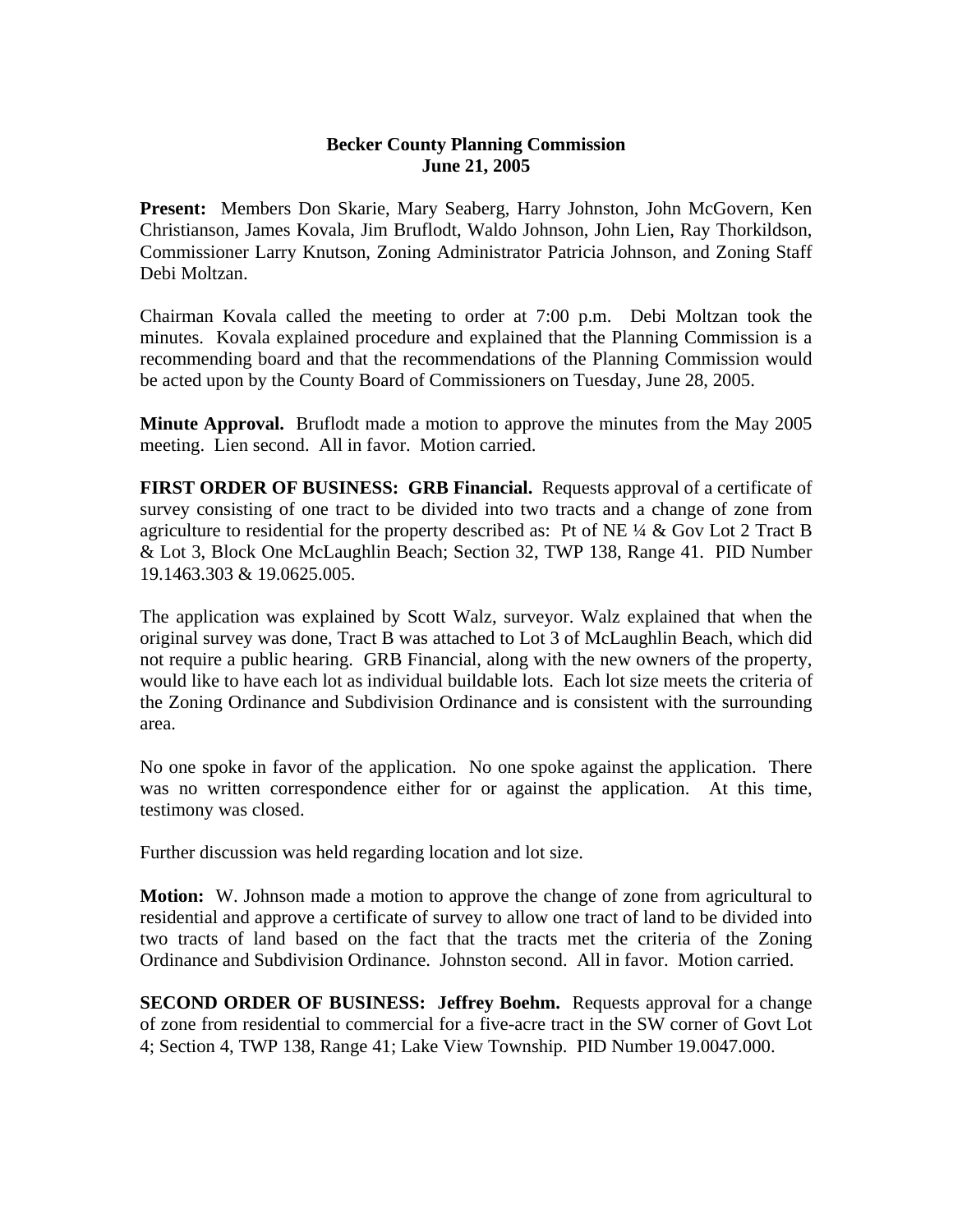No one was present to explain the application to the Board. Kovala stated that the application would be placed at the end of the agenda to allow applicant time to arrive at the meeting.

**THIRD ORDER OF BUSINESS: Jason Fischer.** Request approval for a change of zone from agricultural to residential and approve a preliminary plat consisting of twenty (20) lots for the property described as: Pt of Govt Lot 6; Section 30, TWP 139, Range 42; Audubon Township. PID Number 02.0210.000.

Fischer explained the application to the Board. The plat would be a lot and block subdivision with limited lake access. Fischer felt that this would have the least amount of impact on the lake. The wetlands would be protected through a protective easement. The lots, with areas marked in yellow, would be allowed a 30 ft access area to the lake. The entire red area would be placed in a shoreline protective easement. Lot 1,2,and 3 would not have direct access to the lake. To access the lake, they would be allowed to use Lot 11. A footbridge would be constructed over the wetlands, protecting the wetlands. Boats will not be allowed to be launched from Lot 11, but there would be boat mooring for the owners given access through Lot 11. Each lot exceeds the minimum lot size. If the lots were made to be the minimum lot size, 24 lake lots would be allowed.

Kovala questioned if the back lots would have lake access through Lot 11. Fischer stated that they would. Kovala questioned if there would be a marina on Lot 11. Fischer stated that there would be a marina on Lot 11 for those owners given lake access through this lot. Knutson questioned the lake frontage on Lot 11 and stated that he was not able to view the property correctly because the lots were not identified and the proposed road location was not marked. Knutson stated that it is a hard sell when one cannot see where things are to be placed. W. Johnson questioned if the current township road would be upgraded. Fischer stated that he did not know if the road would be upgraded because he has not talked to the township, but he is open to suggestions. McGovern questioned where the parking was for those using the access lot. Fischer stated that they would be parking on the cul-de-sac. Christianson questioned why the parcel to the east was left out of the plat. Fischer stated that it is a five-acre parcel, which he planned to build on before the plat was final.

Speaking in favor of the application was Jason Kirwin, West Central Environmental Consultants, stated that the environmental concerns that arose during the EAW process have been addressed. Fischer agreed to change the plat to meet these concerns.

Speaking in opposition to the application were:

Jim Renslow, Rick White, Luann Porter and Rick Ellsworth, Supervisor of Audubon Township. Ellsworth stated that the Township will not tolerate cul-de-sacs because their maintainer will not maintain them; the road is designed poorly;  $175<sup>th</sup>$  ST needs upgrading and the Developer has not talked to the township regarding the development, road design, and maintenance.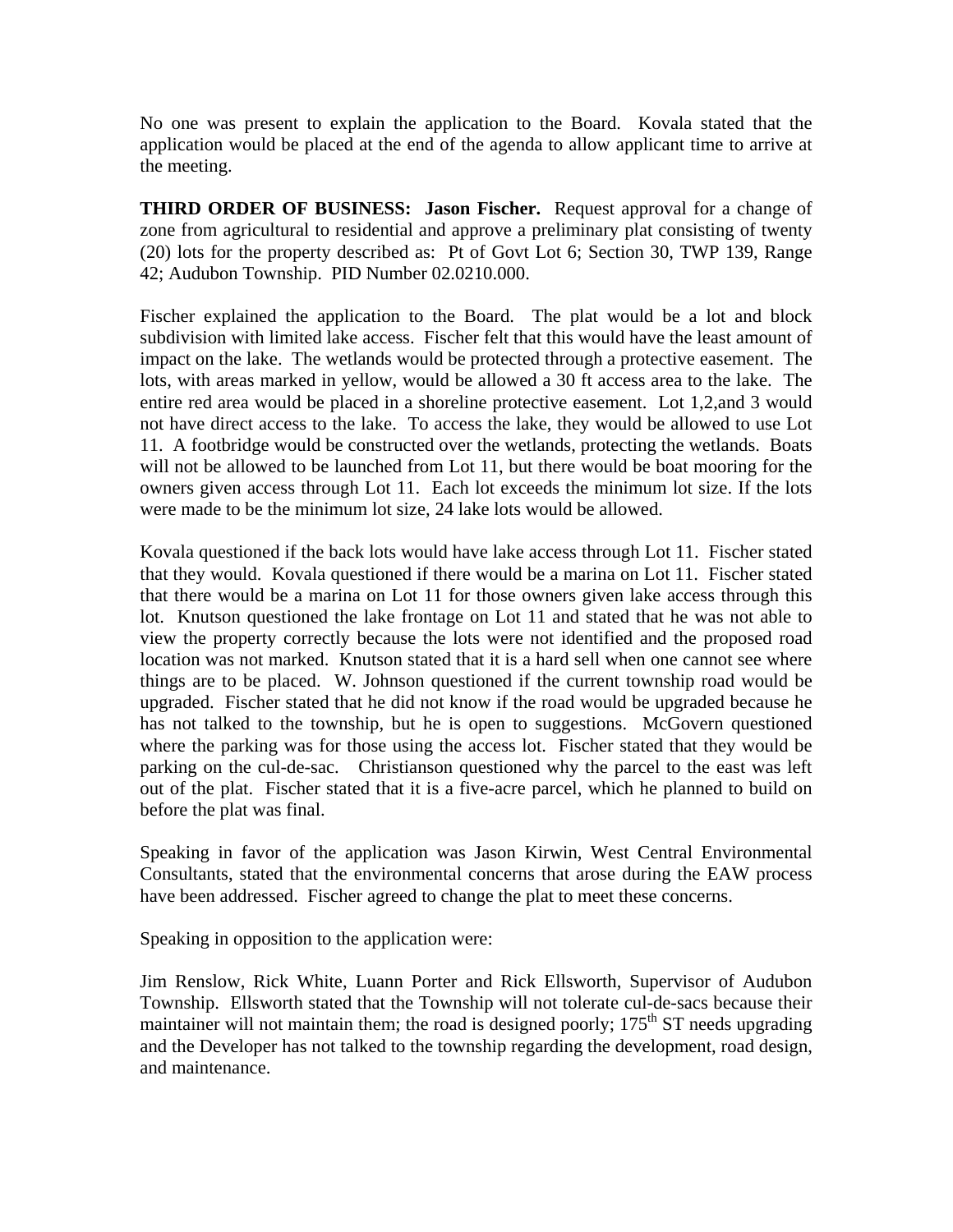Kovala questioned what the township thought of  $175<sup>th</sup>$  St and  $180<sup>th</sup>$  Ave. Ellsworth stated that both roads need much upgrading; the roads cannot handle this type of a development. Lots should be either reconfigured or eliminated to make a circular road.

The Board discussed, with Ellsworth, the townships involvement with the project so far, the types of roads the township allows and the types of dead end roads the township allows. Christianson suggested that the developer should get together with the township and discuss the road issues before going any further.

Written correspondence was received from: Jay Carlson, attorney for the Twp; Brad Wentz, Becker County Highway Department; Tammy Nordgard, attorney for Little Cormorant Lake Association. At this time, testimony was closed.

Further discussion was held. Bruflodt stated that he had questions on upgrading  $180<sup>th</sup>$  and  $175<sup>th</sup>$ ; he doesn't like the back lots or the access lot; and questions if a bridge can be constructed Lot 11 and if a marina could be put in for boat docking. W. Johnson felt that the developer and township should meet to settle the difference. Kovala suggested that Fisher meet with the twp board to resolve the differences. Knutson stated that the developer can table the application for an indefinite period of time and may want to do that to resolve these issues.

At this time, Fisher asked to postpone the application. Ellsworth stated that the next Township Board meeting would be July 7, 2005.

Johnston suggested that the 90-degree angles be removed from the road and that the 5 acre tract be included in the plat.

**FOURTH ORDER OF BUSINESS: Winton Johnson.** Request a change of zone from agricultural to high density residential and a conditional use permit to allow a residential planned unit development consisting of 13 units for the property described as: Pt of Govt Lot 1; Section 33, TWP 138, Range 41; Lake View Township. PID Number 19.0647.001.

Brant Beeson, attorney for Winton Johnson and Lightowler, Johnson Associates, explained the application to the Board. This application was filed under the former ordinance and the former ordinance regulations apply. An EAW was completed and an EIS was ordered. An amendment was done on the plan and the EIS was terminated. Changes included decreasing the amount of dirt work to be done, creation of a sediment pond and a permanent dock that will not be removed, which would be constructed over the cattails to open water. There will be a conservation easement for the entire lakeshore area except the dock area. There will be trees and vegetation to screen the development from the lake. The soil is very sandy with minimal topsoil, which makes the project more suitable for development. Covenants will be in place, no snowmobiles will be allowed in the development, there will be a common septic system, with each unit having their own septic tank.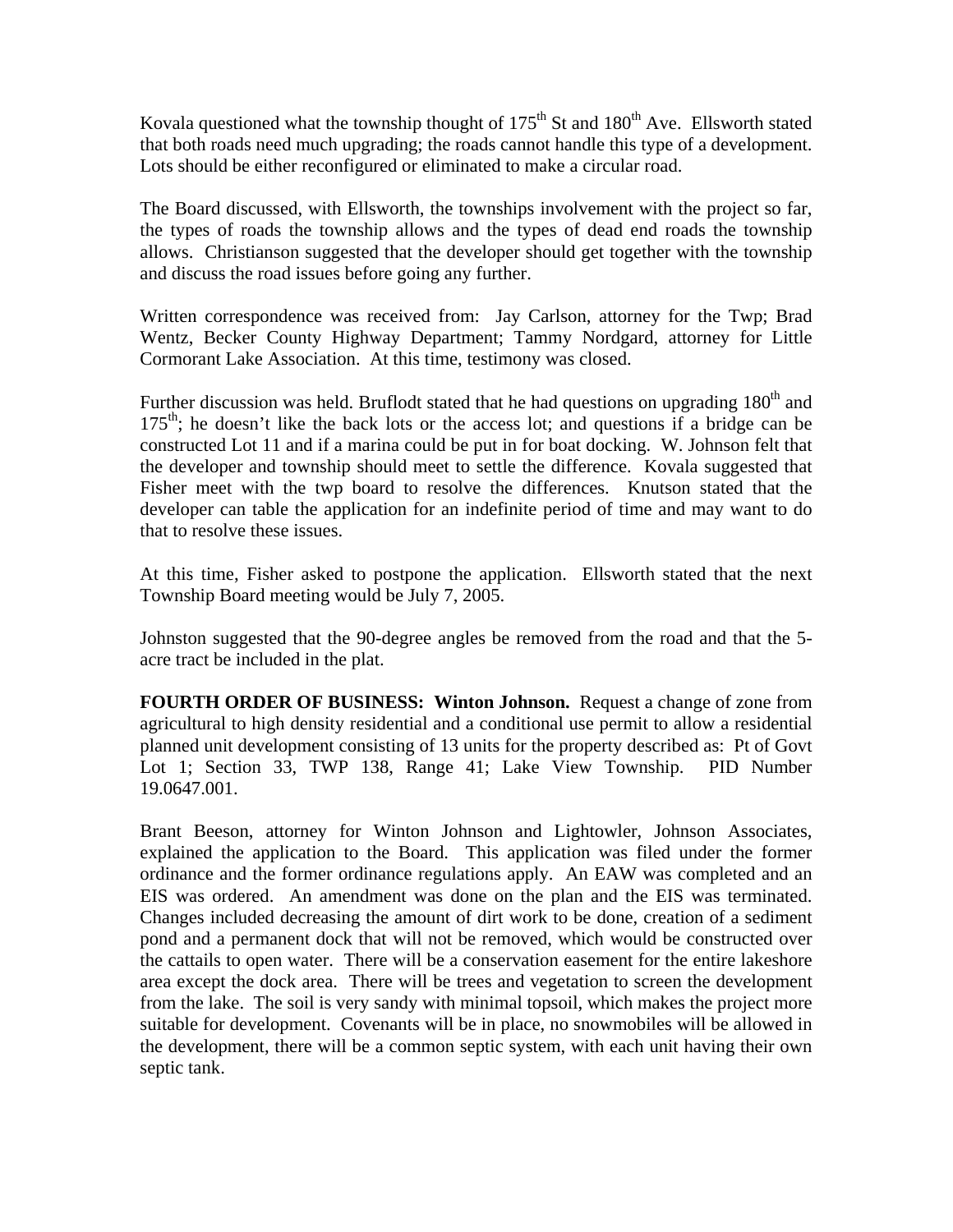Kovala questioned the removal of the dock. Winton Johnson stated that the portion over the vegetation will be permanent; the slips or the "T" will be removed annually by means of floating it to the public access and storing off premise.

Beeson stated that the project meets the criteria of the former ordinance and meets most of the criteria of the new ordinance.

McGovern questioned the number of homeowners currently on the lake and if there are floating bogs on the lake. Beeson stated that there are about 14 to 15 homeowners on the lake and that there are some floating bogs.

No one spoke in favor of the application. Speaking in opposition to the application were: Sandy (Dahring) Cossette; Rick Wirth; Henry Carpenter; Gail Hahn, Lake View Township; Robert Brolin; Don Hennen; Shorty Marthaler; Barb Dahring; and Karen (Dahring) Saba. Consensus of the group is that the development is too large for the lake; an EIS should still be conducted on the project; the lake is more natural environment in character, not recreational development; the lakeshore along the bluff should not be considered in the calculations of the project; lake has deteriorated with increased public access use; public access cannot be controlled but development can.

Written correspondence was received from: Marcy Blackburn, Henry Carpenter, Karen Saba, Rick Wirth, Jerry Bugliosi, Valerie Nelson, and Russell Sauer, all in opposition to the application.

At this time, testimony was closed.

Further discussion was held. Johnston stated that there are 17 acres in this project, which includes the road right of way and bluff area that is not useable; the project should be based on the useable area on the north end; with 700 ft of frontage, this would change the density to three units. Knutson agreed with Johnston and that the lake is more natural environment than recreational development; and the cul-de-sac should have a 75 ft radius. McGovern agreed. Thorkildson agreed. Lien agreed. W. Johnson agreed, Bruflodt agreed. Christianson agreed. Discussion was held regarding the road. P. Johnson stated that a road within a PUD is a private road. Further discussion was held regarding the bluff area, useable area and suitability.

**Motion:** Thorkildson made a motion to deny the change of zone and conditional use permit for a planned unit development based on the fact that the land is not suitable for this type of development. McGovern second. All in favor. Motion carried.

**FIFTH ORDER OF BUSINESS: Jeffrey Boehm.** This application had been postponed earlier in the meeting.

Boehm explained the application to the Board. The request is to change the zone from residential to commercial for a 5-acre tract located near the intersection US Hwy 59 and County Road #6. If the property is rezoned to commercial, the company, Paul Davis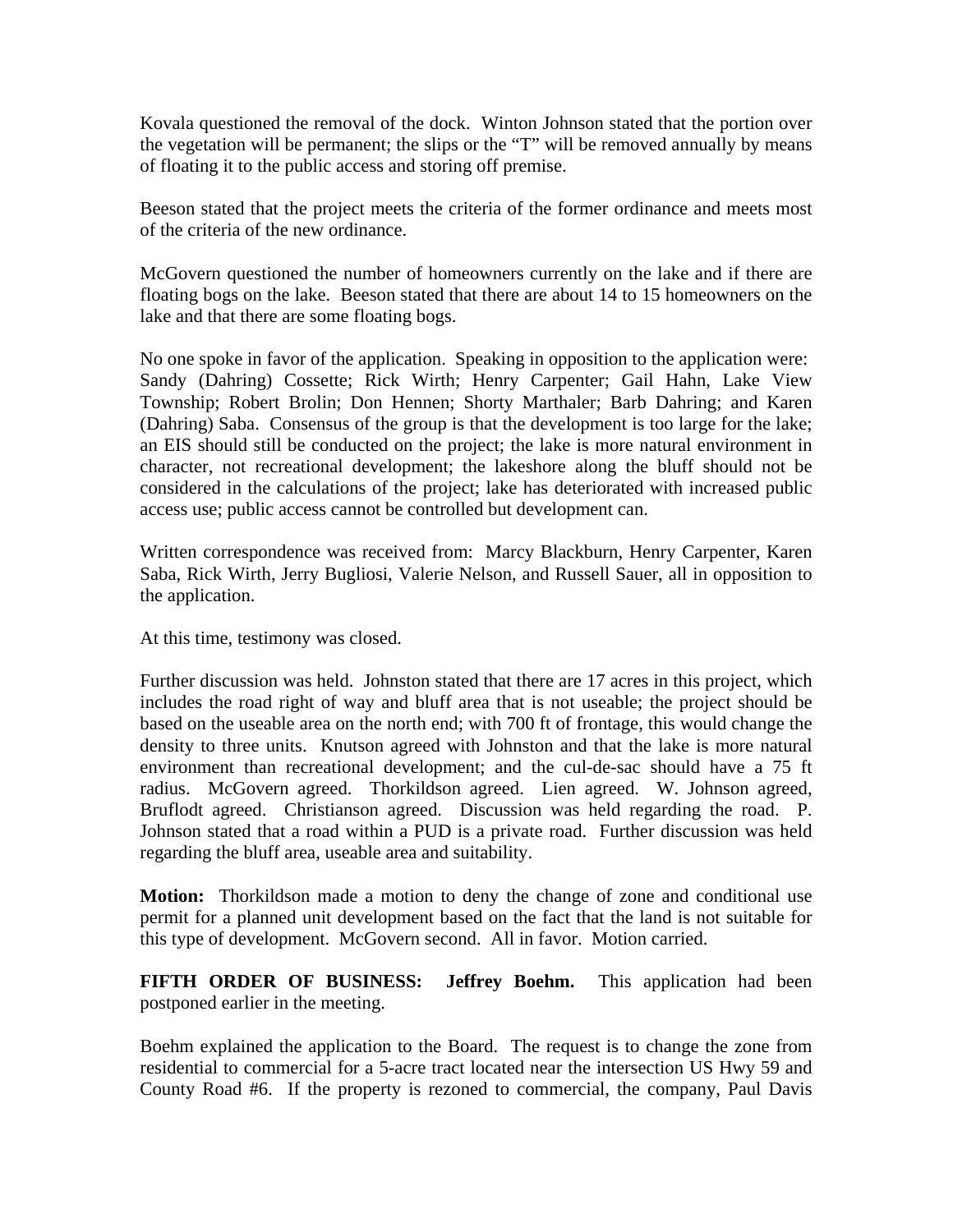Restoration, would relocate to this site. The house would be renovated for offices and displays and the sheds would be used for warehouses. Paul Davis Restoration is a licensed general contractor, of which most of the work is done off premise.

Christianson questioned how many acres Boehm owned. Boehm stated that there is 95 acres, of which 5 acres would be rezoned. Knutson questioned if there would be a residence on the property. Boehm stated that there would not be, the existing house would be converted to offices.

No one spoke in favor of the application. No one spoke against the application. There was no written correspondence was either for or against the application. Gail Hahn, Lake View Township, stated that the township had no opposition to the application. At this time, testimony as closed.

Further discussion was held regarding location and compatibility.

**Motion:** Christianson made a motion to approve the change of zone from residential to commercial for the 5-acre tract, as described in the application, based on the fact that the request is compatible with the surrounding area. Seaberg second. All in favor. Motion carried.

## **SIXTH ORDER OF BUSINESS: Final Plat of Preserve at Two Inlets, Naterra Land, developer.**

P. Johnson stated that the preliminary plat was approved in May 2005 for 21 lots. Everything is in order for final approval.

Scott Seeley, Naterra Land, stated that they have met with the Township Board regarding the toad and they have made one change in the covenants, tightening up use of watercraft on the lake.

**Motion:** Johnston made a motion to approve the final plat of Preserve at Two Inlets based on the fact that the plat does meet the criteria of the Zoning Ordinance and Subdivision Ordinance. Thorkildson second. All in favor. Motion carried.

## **SEVENTH ORDER OF BUSINESS: Final Plat of Ice Cracking Lakeshore Estates, Richard Lesage, developer.**

P. Johnson stated that the preliminary plat was approved July 2004 for four lots, two riparian and two non-riparian. Everything is in order for final approval.

**Motion:** Bruflodt made a motion to approve the final plat of Ice Cracking Lakeshore Estates based on the fact that the plat does meet the criteria of the Zoning Ordinance and Subdivision Ordinance. Skarie second. All in favor. Motion carried.